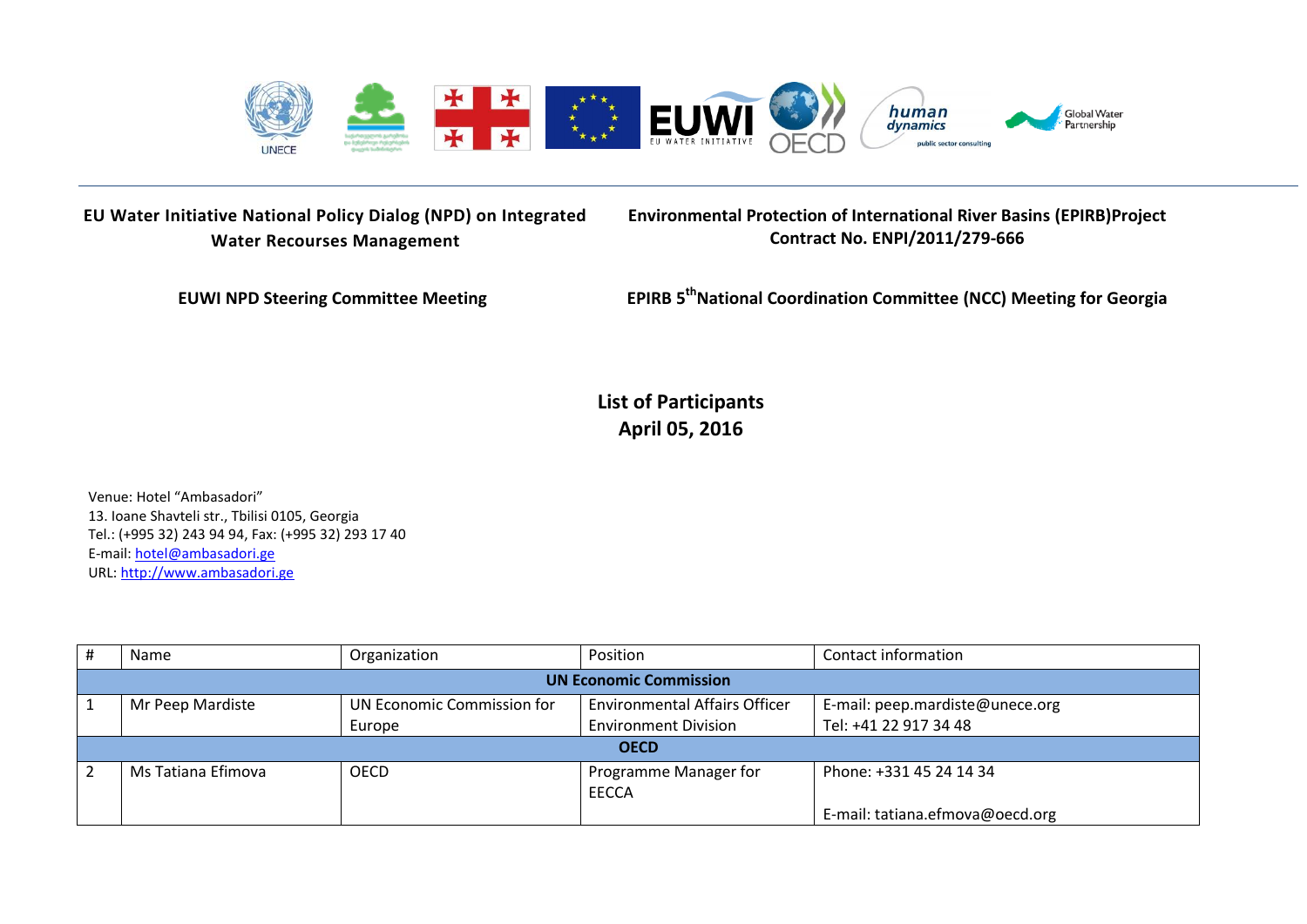|                | <b>MENRP of Georgia</b>    |                                                  |                                |                                         |  |  |
|----------------|----------------------------|--------------------------------------------------|--------------------------------|-----------------------------------------|--|--|
| 3              | Mr Teimuraz Murghulia      | Ministry of Environment<br>Protection of Georgia | <b>First Deputy Minister</b>   | E-mail: teimuraz.murgulia@moe.gov.ge    |  |  |
| $\overline{4}$ | Ms Eliso Barnovi           | Ministry of Environment                          | <b>Head of Water Resources</b> | Cell: +995 595119728                    |  |  |
|                |                            | Protection of Georgia                            | <b>Management Division</b>     | E-mail: ebarnovi@gmail.com              |  |  |
| 5              | Ms Marina Makarova         | Ministry of Environment                          | Deputy Head of Water           | E-mail: m.makarova@moe.gov.ge           |  |  |
|                |                            | Protection of Georgia                            | <b>Resources Management</b>    | Tel.: +995 32 272 7226,                 |  |  |
|                |                            |                                                  | Division                       | Cell: +995 595 119 704                  |  |  |
| 6              | Mr Alexander Mindorashvili | Water Resources Management                       | Deputy Head of Division        | E-mail: a.mindorashvili@gmail.com       |  |  |
|                |                            | Division, MEP                                    |                                | Tel: +995599 47 97 80                   |  |  |
| $\overline{7}$ | Mr Vakhtang Tsuladze       | Directorate of Environment and                   | <b>Head of The Directorate</b> | e-mail: v.tsuladze@garemo-adjara.gov.ge |  |  |
|                |                            | Natural Resources of Adjara                      |                                | Tel: +995 593750155                     |  |  |
|                |                            | Autonomous Republic                              |                                |                                         |  |  |
|                |                            |                                                  | <b>NEA</b>                     |                                         |  |  |
| 8              | Ms Marine Arabidze         | Department of Environmental                      | <b>Head of Department</b>      | E-mail: m.arabidze@yahoo.com            |  |  |
|                |                            | Pollution Monitoring, NEA                        |                                | Tel: +995 599 699603                    |  |  |
| 9              | Ms Marine Mgeladze         | The Black Sea Environmental                      | <b>Fisheries and Black Sea</b> | E-mail: mari.mgeladze@gmail.com         |  |  |
|                |                            | Laboratory, National                             | <b>Monitoring Service</b>      | Tel: +995 599 393 793                   |  |  |
|                |                            | <b>Environmental Agency</b>                      |                                |                                         |  |  |
| 10             | Mr Tariel Beridze          | Department of                                    | <b>Head of Department</b>      | E-mail: tarielberidze@yahoo.com         |  |  |
|                |                            | Hydrometeorology, NEA                            | <b>Other stakeholders</b>      | Tel: +995 599 491600                    |  |  |
|                |                            |                                                  |                                |                                         |  |  |
| 11             | Dr. Nana Gabriadze         | Ministry of Labor, Health and                    | Head of Environmental Health   | E-mail: gabriadzenana79@gmail.com       |  |  |
|                |                            | Social affairs of Georgia                        | Division                       | n.gabriadze@ncdc.ge                     |  |  |
|                |                            |                                                  | National Center for Disease    | Tel: +995595 45 54 97                   |  |  |
|                |                            |                                                  | Control & Public Health of     |                                         |  |  |
|                |                            |                                                  | Georgia                        |                                         |  |  |
|                |                            |                                                  | <b>National Expert</b>         |                                         |  |  |
|                |                            |                                                  |                                |                                         |  |  |
| 12             | Mr Giorgi Shukakidze       | Ministry of Energy of Georgia                    | Deputy Head of the             | Tel: +995 577 08 09 22                  |  |  |
|                |                            |                                                  | Department of the Energy       | Email: g.shukakidze@moa.gov.ge          |  |  |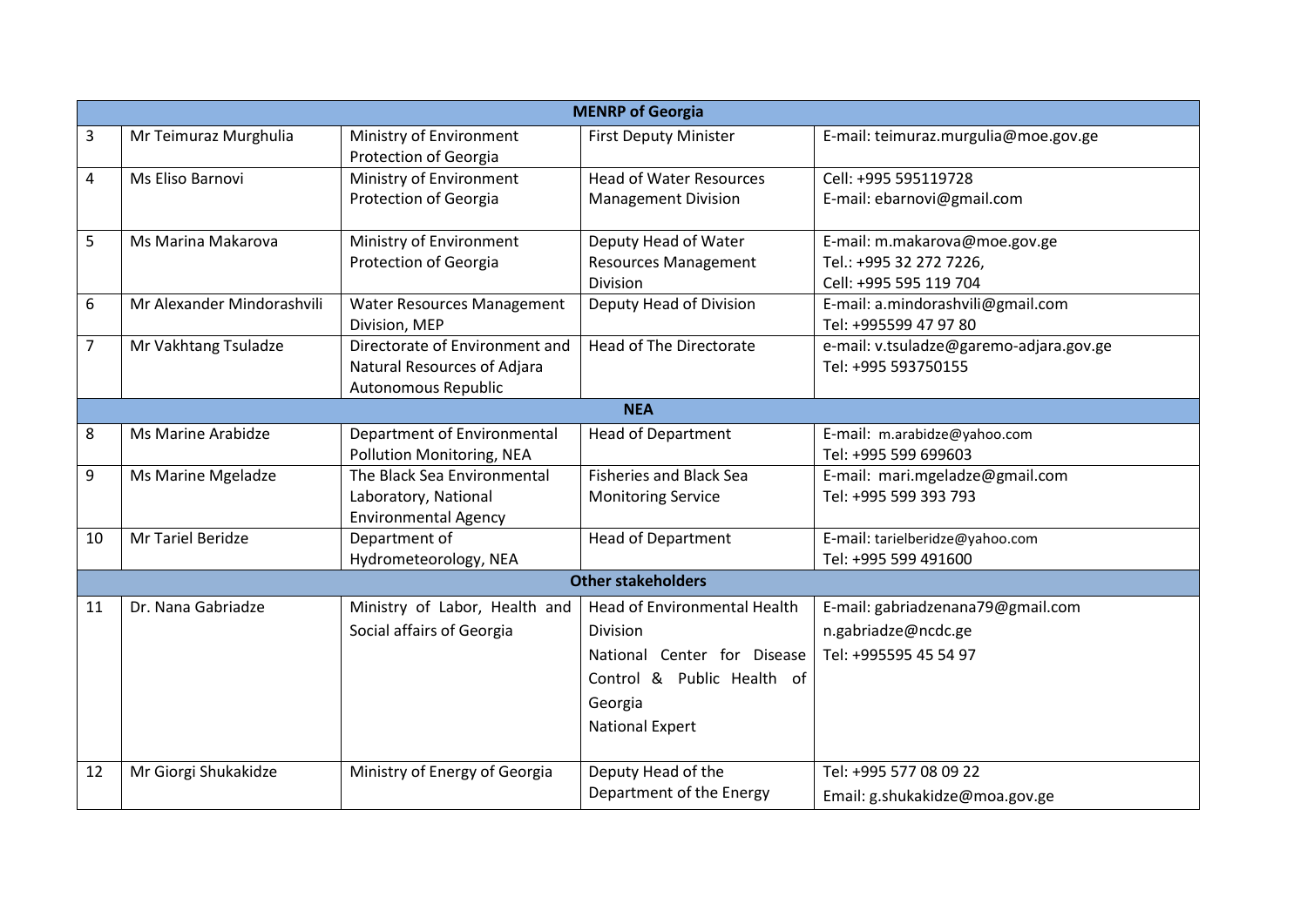| 13 | Mr Lasha Irauri        | Ministry of Agriculture of               | Deputy Head of Department            | Tel: +995 577 08 08 60                  |
|----|------------------------|------------------------------------------|--------------------------------------|-----------------------------------------|
|    |                        | Georgia                                  | for Euro integration                 | Email: lasha.inauri@moa.gov.ge          |
| 14 | Ms Mariam Gordadze     | Ministry of Agriculture of               | <b>National Food Security Agency</b> | Tel: +995 595 226699; +995 577 08 07 88 |
|    |                        | Georgia                                  |                                      | Email: Mariam.gordadze@mfa.gov.ge       |
|    |                        |                                          |                                      |                                         |
| 15 | Mr Giorgi Koberidze    | United Water Supply Company              | <b>Deputy Director</b>               |                                         |
| 16 | Mr Giorgi Shakiashvili | Ministry of Economics and                | Senior Specialist of the             | Tel: +995 599-02-20-93                  |
|    |                        | Sustainable Development of               | Department of Foreign                | Email: gshikakidze@economy.ge           |
|    |                        | Georgia                                  | Commerce                             |                                         |
| 17 | Mr David Advadze       | Ministry of Economics of                 | Department of Sustainable            | Tel: +995 577 75 94 54                  |
|    |                        | Georgia                                  | Development, Senior Specialist       | Email: dadvadze@economy.ge              |
|    |                        |                                          |                                      |                                         |
| 18 | Ms Tamar Gugushvili    | Project - Reducing                       | <b>National Coordinator</b>          | Tel: +995577 415740                     |
|    |                        | Transboundary Degradation in             |                                      | Email: gugushvili.tamuna@gmail.com      |
|    |                        | the Kura Ara(k)s River Basin             |                                      |                                         |
|    |                        | (UNDP-GEF)                               |                                      |                                         |
|    |                        |                                          |                                      |                                         |
| 19 | Ms Jeanene Mitchell    | Project - Reducing                       | Representative, independent          | Email: jmm2170@uw.edu.                  |
|    |                        | Transboundary Degradation in             | researcher                           |                                         |
|    |                        | the Kura Ara(k)s River Basin             |                                      |                                         |
|    |                        | (UNDP-GEF)                               |                                      |                                         |
|    |                        |                                          |                                      |                                         |
| 20 | Ms Nino Chkhobadze     | <b>Greens Movement of</b>                | Co-chair                             | E-mail: nino.chkhobadze@gmail.com       |
|    |                        | Georgia/FOE Georgia<br><b>GWP CACENA</b> | <b>National Expert</b>               | Tel:+995599 51 40 71                    |
|    |                        |                                          | Chair                                |                                         |
| 21 | Ms Keti Chomakhidze    | United Water Supply Company              | <b>Environmental Specialist</b>      | E-mail: chomakhidzek@yahoo.com          |
|    |                        | of Georgia (UWSCG)                       |                                      | Tel: +995577 38 03 09                   |
|    |                        |                                          |                                      |                                         |
| 22 | Ms Maka Bitsadze       | <b>WWF Caucasus PO</b>                   | Project Regional Coordinator,        | Tel: +995 599 57 52 88                  |
|    |                        |                                          |                                      |                                         |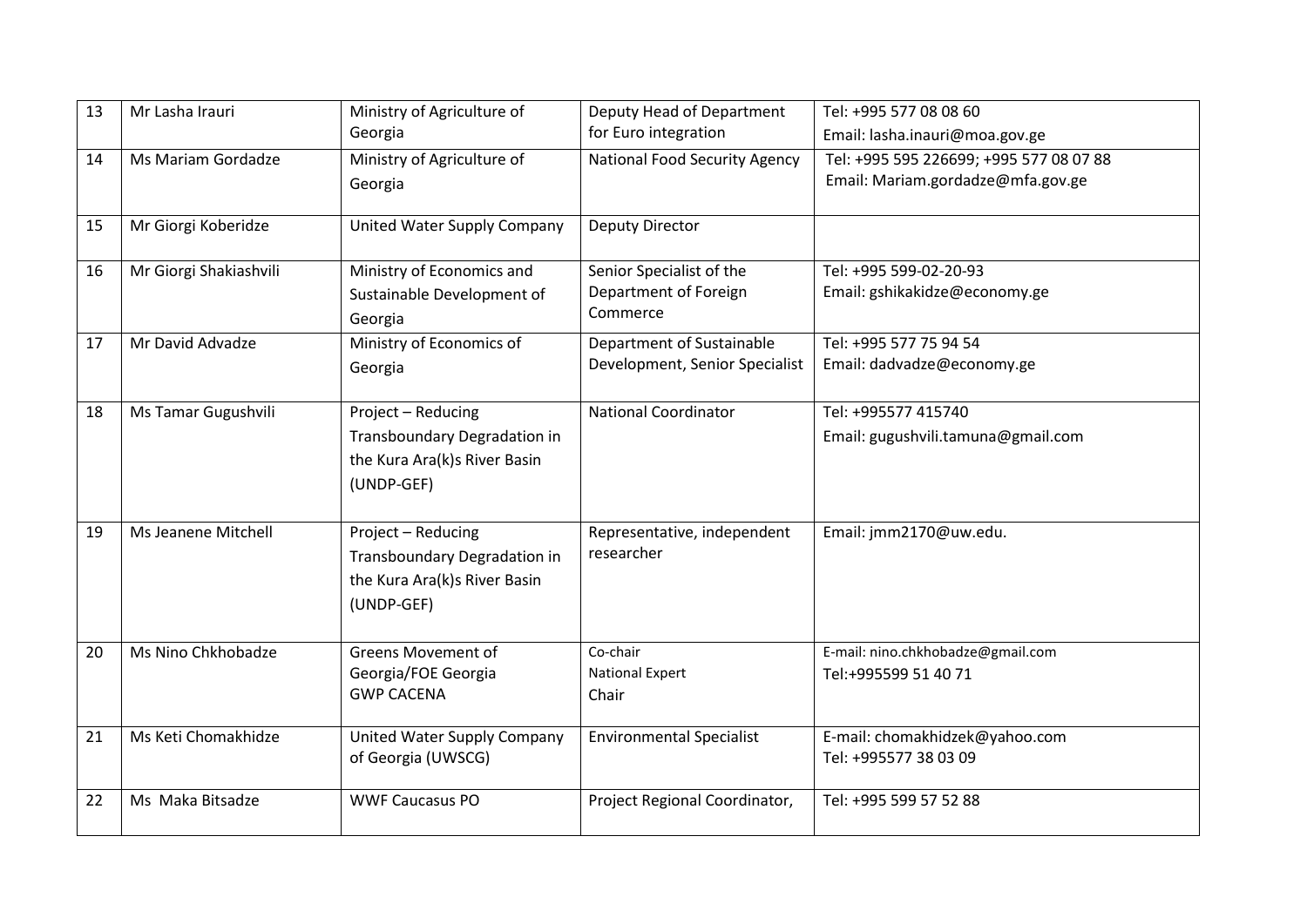|    |                                                  |                                 |                               | e-mail: mbitsadze@wwfcaucasus.org                  |  |  |
|----|--------------------------------------------------|---------------------------------|-------------------------------|----------------------------------------------------|--|--|
| 23 | Ms Mariam Bakhtadze                              | Project - Governance for        | <b>Water Environmentalist</b> | Tel.: +995599 193091                               |  |  |
|    |                                                  | Growth (USAID)                  |                               | e-mail: mbakhtadze@g4g.ge                          |  |  |
|    |                                                  |                                 |                               |                                                    |  |  |
|    |                                                  |                                 | <b>UNECE/GWP Project</b>      |                                                    |  |  |
| 24 | Mr George Dzamukashvili                          | Global Water Partnership-       | Chair                         | E-mail: dgeorge@yandex.ru                          |  |  |
|    |                                                  | Georgia                         |                               | Tel.:                                              |  |  |
|    |                                                  | <b>UNECE/GWP Project</b>        | <b>Project Coordinator</b>    | Cell: +995 599 547931                              |  |  |
|    | <b>EPIRB Project/Human Dynamics</b>              |                                 |                               |                                                    |  |  |
| 25 | Mr Timothy Turner                                | HD/EPIRB                        | KE1 (TL)                      | E-mail: trturner@btinternet.com                    |  |  |
|    |                                                  |                                 |                               | Tel.: +38 044 360 87 75                            |  |  |
| 26 | Mr Zurab Jincharadze                             | HD/EPIRB                        | KE2 (DTL)                     | E-mail: zurab.jincharadze@blacksea-riverbasins.net |  |  |
|    |                                                  |                                 |                               | Tel.: +995 322 368 855/77                          |  |  |
|    |                                                  |                                 |                               | Cell: +995 599 728 768                             |  |  |
| 27 | Ms Keti Metreveli                                | HD/EPIRB                        | <b>OM</b>                     | E-mail: kate.metreveli@blacksea-riverbasins.net    |  |  |
|    |                                                  |                                 |                               | Tel.: +995 322 368 855/77                          |  |  |
|    |                                                  |                                 |                               | Cell: +995 599 551 014                             |  |  |
|    |                                                  |                                 | <b>EPIRB contractors</b>      |                                                    |  |  |
| 28 | Mr Mamuka Gvilava,                               | <b>EPIRB Contractor - REC</b>   | <b>IWRM Expert</b>            | e-mail: MGvilava@ICZM.ge                           |  |  |
|    |                                                  | Caucasus                        |                               | Tel:: +995-599 546616                              |  |  |
| 29 | Mr Malkhaz Adeishvili,                           | <b>EPIRB Contractor - GEO</b>   | <b>National IWRM Expert</b>   | E-mail madeishvili@caucasus.net                    |  |  |
|    |                                                  |                                 |                               | Tel:: +995 599 531427                              |  |  |
|    |                                                  |                                 |                               |                                                    |  |  |
| 30 | Ms Khatuna Gogaladze                             | Georgia's Environmental         | <b>Board Member</b>           | E-mail: kh_gogaladze@yahoo.com                     |  |  |
|    |                                                  | Outlook                         |                               | Tel +995 599 29 28 16                              |  |  |
|    |                                                  |                                 |                               |                                                    |  |  |
|    | Representatives of the stakeholders from Armenia |                                 |                               |                                                    |  |  |
| 31 | Dr. Valodya Narimanyan                           | <b>State Committee of Water</b> | Deputy Chairman               | Tel.: + 374 10 540733                              |  |  |
|    |                                                  | Economy of The MoA of The RA    |                               | E-mail: narimanyan59@mail.ru                       |  |  |
|    |                                                  |                                 |                               |                                                    |  |  |
| 32 | Mr Vahagn Tonoyan                                | <b>Armenia National Policy</b>  | Water Management Expert       | E-mail: vrtonoyan@gmail.com                        |  |  |
|    |                                                  | Dialogue                        |                               | Tel.: +374 77 55-04-85                             |  |  |